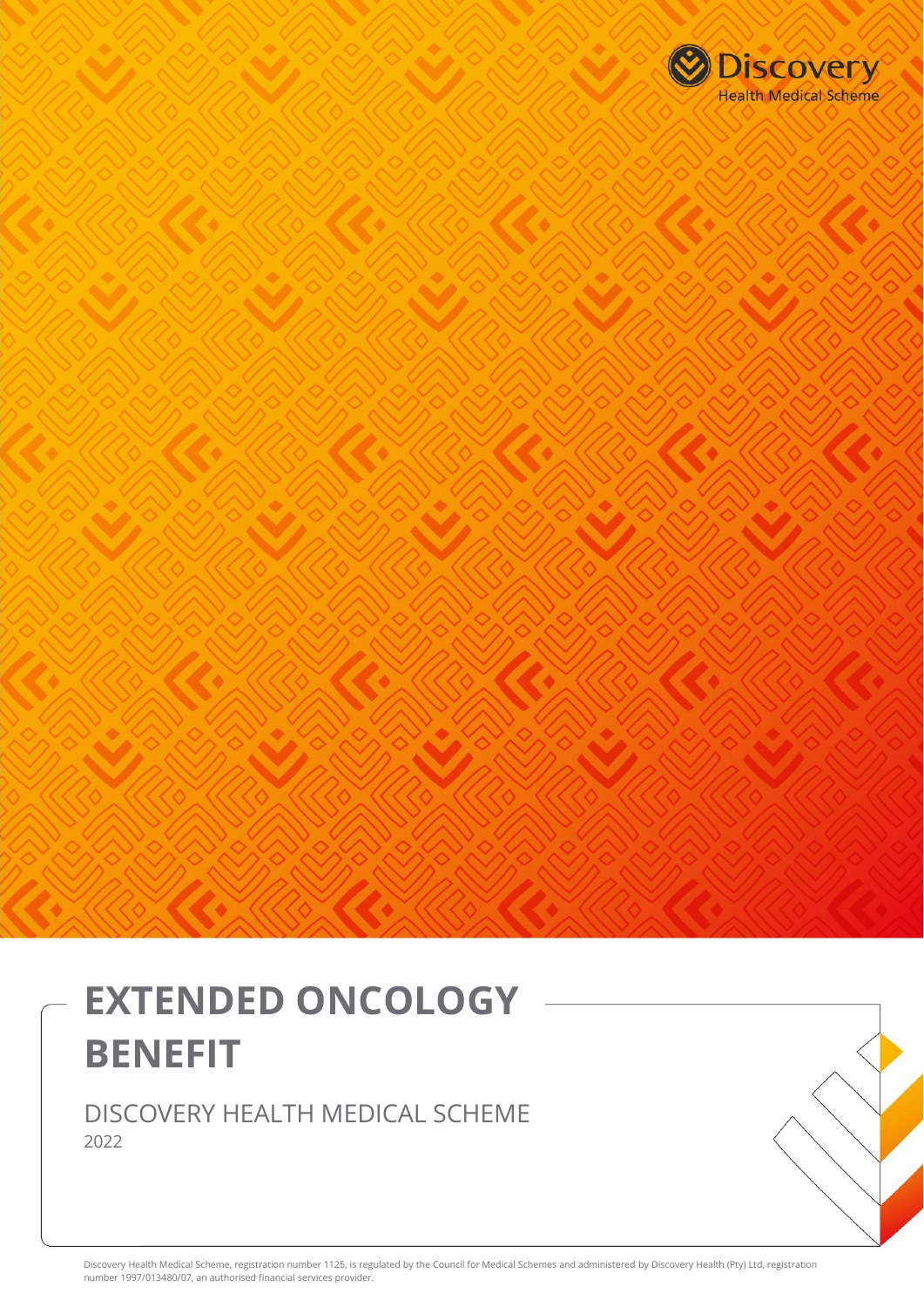

## **Overview**

The Extended Oncology Benefit gives members on the Executive and Comprehensive plans access to extended cover for specific medicine (without you having to pay part of the cost of medicine) once the 12-month cycle cover amount is used up. This benefit is not available on the Classic Smart Comprehensive Plan.

## **About some of the terms we use in this document**

There may be some terms we refer to in the document that you may not be familiar with. Here are the meanings of these terms

| <b>TERMINOLOGY</b>                   | <b>DESCRIPTION</b>                                                                                                                                                                                                                                                                                                                                                                                                      |
|--------------------------------------|-------------------------------------------------------------------------------------------------------------------------------------------------------------------------------------------------------------------------------------------------------------------------------------------------------------------------------------------------------------------------------------------------------------------------|
| Co-payment                           | This is an amount that you need to pay towards a healthcare service. The amount can vary by the<br>type of covered healthcare service, place of service or if the amount the service provider charges is<br>higher than the rate we cover. If the benefit co-payment or upfront amount is higher than the<br>amount charged for the healthcare service, you will have to pay for the cost of the healthcare<br>service. |
| Designated service provider<br>(DSP) | A healthcare provider (for example doctor, specialist, allied healthcare professional, pharmacist or<br>hospital) who we have an agreement with to provide treatment or services at a contracted rate. Visit<br>www.discovery.co.za or click on Find a healthcare provider on the Discovery app to view the full list<br>of designated service providers (DSPs).                                                        |
| Discovery Health Rate<br>(DHR)       | This is a rate we pay for healthcare services from hospitals, pharmacies, healthcare professionals<br>and other providers of relevant health services.                                                                                                                                                                                                                                                                  |

# **Extended Oncology Benefit available to members on the Executive and Comprehensive Plans (not available on the Classic Smart Comprehensive plan)**

The Extended Oncology Benefit provides continued cover for a defined list of medicine for specific conditions, as outlined in the table below. Approval is subject to meeting the Scheme's clinical criteria. We may ask an external panel to review requests for funding from this benefit.

We will continue to pay up to 100% of the Discovery Health Rate (DHR) for these specific approved medicines once the R400 000 12-month cycle cover amount is used up. Once the 12-month cycle cover amount is renewed, we will pay for the approved medicine from the 12-month cover amount. Please refer to [the Oncology Programme benefit guide](https://www.discovery.co.za/wcm/discoverycoza/assets/medical-aid/benefit-information/2022/oncology-programme.pdf) for all additional approved items such as consultations, facility fees and pathology.

## **Specific medicine covered from the Extended Oncology Benefit**

If you meet the Scheme's clinical criteria, you have cover for the following oncology medicines:

| <b>TREATMENT</b>                                                  | <b>DIAGNOSIS OR CONDITION</b> | <b>CLINICAL CRITERIA</b>                                                                                                                 |
|-------------------------------------------------------------------|-------------------------------|------------------------------------------------------------------------------------------------------------------------------------------|
| Herceptin Sub-cut® or<br>Ogivri vial or Cipla<br>Trastuzumab vial | Breast cancer                 | Breast cancer; and<br>human epidermal growth factor receptor 2 (HER-2) positive; and<br>metastatic stage; and<br>1st line treatment only |
| Vectibix vial or Erbitux                                          | Colorectal cancer             | Colorectal cancer; and<br>renin-angiotensin system wild type only; and<br>metastatic stage; and<br>1st line treatment only               |

#### EXTENDED ONCOLOGY BENEFIT

Discovery Health Medical Scheme, registration number 1125, is regulated by the Council for Medical Schemes and administered by Discovery Health (Pty) Ltd, registration number 1997/013480/07, an authorised financial services provider. Find a healthcare provider, Discovery MedXpress, and the Discovery app are brought to you by Discovery Health (Pty) Ltd; registration number 1997/013480/07, an authorised financial services provider and administrator of medical schemes.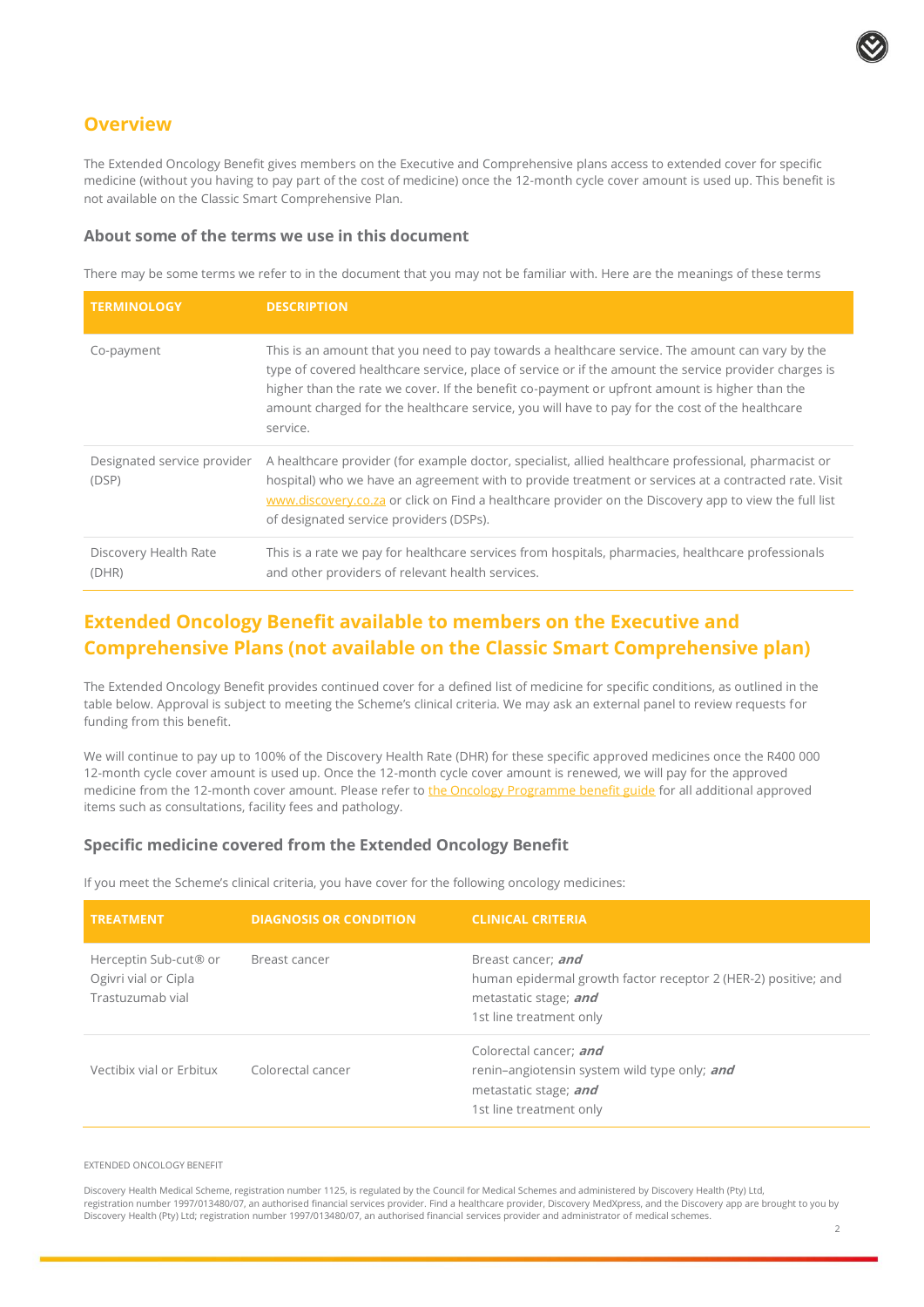| <b>TREATMENT</b>                                                      | <b>DIAGNOSIS OR CONDITION</b>      | <b>CLINICAL CRITERIA</b>                                                                                                                                                                                                                 |
|-----------------------------------------------------------------------|------------------------------------|------------------------------------------------------------------------------------------------------------------------------------------------------------------------------------------------------------------------------------------|
| Avastin®                                                              | Colorectal cancer                  | Colorectal cancer; and<br>metastatic stage; and<br>1st line treatment only                                                                                                                                                               |
| Ercyta or Erlocip or<br>Tarpib or Terlot                              | Non-small cell lung cancer (NSCLC) | Non-small cell lung cancer; and<br>epithelial growth factor receptor positive;<br>and metastatic stage; and<br>1st line treatment only                                                                                                   |
| Accord Pemetrexed® or<br>Terexta vial or Pemject<br>or Extreda        | Non-small cell lung cancer (NSCLC) | 1st line treatment only; and<br>non-small cell lung cancer; and<br>non-squamous subtype; and<br>locally advanced stage; or<br>metastatic stage                                                                                           |
| Cipla Abiraterone or<br>Protyga or Teronred or<br><b>Xtandi</b> ®     | Prostate cancer                    | Prostate cancer; and<br>metastatic stage; and<br>castration-resistant and<br>castrate resistant metastatic prostate with no prior treatment with<br>chemotherapy and disease progression defined by the Prostate<br>Cancer Working Group |
| Valtib® or Bortrac or<br>Miblex or Bertred or<br>Botigen or Onbort or | Multiple myeloma                   | Multiple myeloma; and<br>newly diagnosed (1st line therapy); and<br>induction therapy only; and<br>prior to autologous stem-cell transplantation; and<br>only in combination with dexamethasone                                          |
| Velcade®                                                              | Multiple myeloma                   | Multiple myeloma; and<br>previously untreated, and<br>only in combination with melphalan and prednisone                                                                                                                                  |

### **Use our designated service providers (DSPs)**

You have cover in our designated service provider (DSP) networks and for providers who we have a payment arrangement with.

You should use our pharmacy designated service provider (DSP) for approved oncology medicine. Speak to your treating doctor and confirm that they are using our network pharmacy for your medicine received for treatment in their rooms or in a treatment facility.

For approved oncology-related medicine where the doctor provides you with a prescription, you should use MedXpress or a MedXpress Network pharmacy. To find a MedXpress Network pharmacy visit [www.discovery.co.za](http://www.discovery.co.za/) or choose Medical aid > Find a healthcare provider on the Discovery app.

Discovery MedXpress is a convenient medicine ordering service that provides seamless ordering of prescribed medicine via SMS, the Discovery website and the mobile app. You can get your monthly chronic medicine delivered to your door or collect your medicine in-store at a participating pharmacy at no extra cost to you. Learn more about the benefits of using MedXpress and how to order your medicine [here.](https://www.discovery.co.za/wcm/discoverycoza/assets/medical-aid/benefit-information/2022/dh-medxpress-one-pager-2022.pdf)

#### EXTENDED ONCOLOGY BENEFIT

Discovery Health Medical Scheme, registration number 1125, is regulated by the Council for Medical Schemes and administered by Discovery Health (Pty) Ltd, registration number 1997/013480/07, an authorised financial services provider. Find a healthcare provider, Discovery MedXpress, and the Discovery app are brought to you by Discovery Health (Pty) Ltd; registration number 1997/013480/07, an authorised financial services provider and administrator of medical schemes.